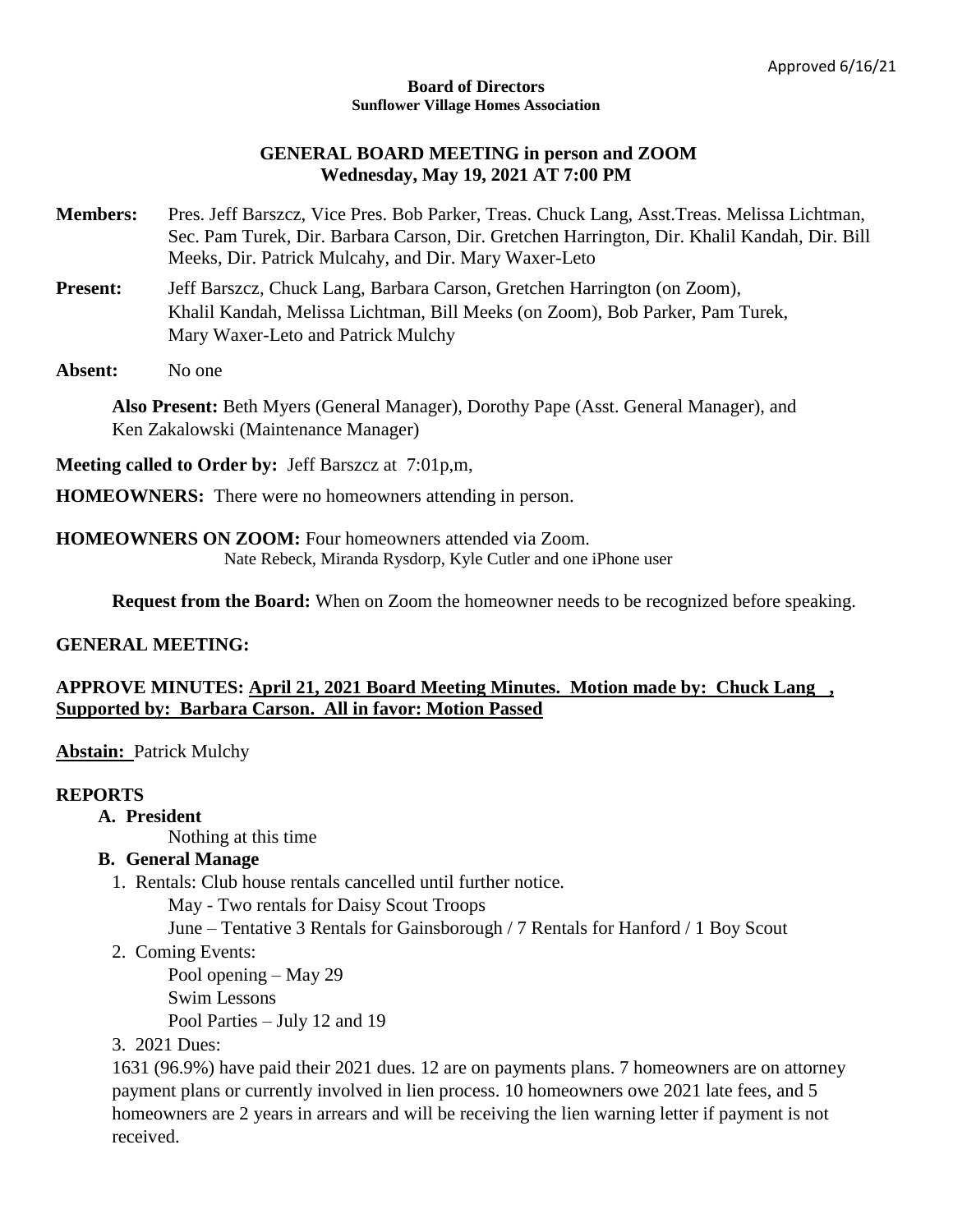4. Insurance has been renewed: Coldbrook negotiated a \$1,303.00 savings on our behalf.

Selective \$12,452.00/year – increase of \$32

Cincinnati D&O  $$2,663.00$  annually – no increase (3-year policy)

Accident Fund (Workers Compensation) \$1,972/year - increase \$19

5. Newsletter: July edition is being prepared. Articles for the newsletter should be submitted by a word file via e-mail no later than June 16.

6. Pools are on track to open on May 29. Lifeguard orientation has been completed, and guard recertification is scheduled for Saturday, May 22 at Hanford.

7. Swim lesson signup was May 12. We have approximately 100 children registered, and continue to receive registrations.

8. The office is requesting the board review the decision to reopen the clubhouse. June is full with perspective rentals and the office is seeking direction.

# **C. Maintenance**

# **Work Completed at Hanford Clubhouse:**

- Mulched various areas in the commons and sprayed for weeds around the pool deck.
- Delivered newsletters to area reps.
- Mounted new magnetic motor starter for the kiddie pool.
- Both pools were readied for opening and water has been balanced.

# **Work completed at Gainsborough Clubhouse:**

- Flooring project has been completed and Gainsborough has been cleaned.
- Water meter readings have been submitted to the township.
- Horton Plumbing repaired water leaks and performed various other plumbing repairs including providing an estimate on installing a flow switch on the pool heater, bringing it up to code.

# **Gainsborough Floor Project:**

The utility/shower room project has been completed and we are in the process of closing out the permit with the township.

# **Pool Fencing**

Upright Fence completed the repairs to the fencing at the Hanford Pool. Superior Fence has surveyed the Gainsborough project.

Water spots are appearing on the basement carpet at the Gainsborough Clubhouse. The situation is being monitored.

# **Pool Issues:**

The pool heaters were inspected by the Hartford Boiler Inspector on Monday 17th, Gainsborough needs a flow switch installed (updated building codes), and Hanford was never inspected by the State. The State Inspector will be contacted and Hartford Boiler will inspect in June.

# **D. Treasurer**

**Motion made by: Pam Turek to approve treasurer's report as of 05/13/2021, Supported by: Bob Parker. All in favor. Motion carried.**